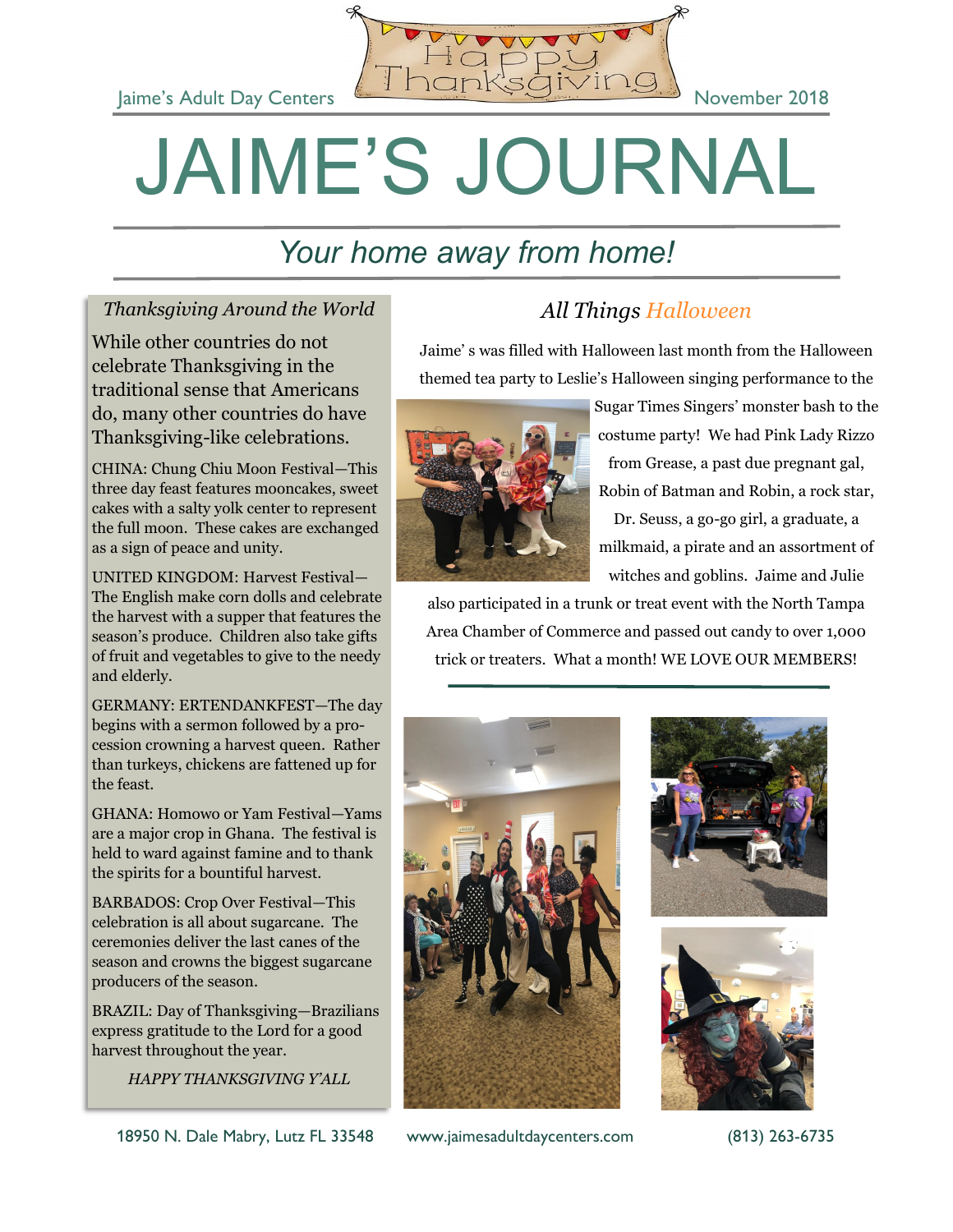#### Jaime's Adult Day Centers **November 2018**

Activities to stimulate your loved ones using the 5 Dimensions of Wellness in celebration of Thanksgiving!

- Head out to a local turkey trot and walk a 5k before consuming more food than one should ever eat in a given day! (Physical)
- Let your loved one help you prepare a dish. Or ask for your loved one's favorite recipe. (Emotional)
- Even if you can't walk one of those turkey trots, you can head out to cheer on the runners. The camaraderie is incredible and everyone is in the best of sprits! (Social)
- Recall as many foods related to Thanksgiving with your loved one. Then try to name as many foods as were eaten at the first Thanksgiving celebration in 1621. (Intellectual)
- Play the "thankful game." Put all the letters of the alphabet on folded sheets of paper. Mix them in a bag, draw letters then name something you are thankful for that starts with that letter. For example, if Jaime drew "m" she would shout that she is thankful for her members. (Spiritual)

Look for more ways to stimulate your loved one in next month's edition of Jaime's Journal and have a Happy Thanksgiving!

#### ACTIVITES OF DAILY LIVING

 We continue our feature on activities of daily living and how they can be less stressful for you and your loved one. This month we will look at incontinence and toileting .

 Incontinence can be caused by many factors, including the inability to recognize the need to go, not knowing where the bathroom is, stress or even a medical condition such as a urinary tract infection. Some medications can even cause incontinence. Whether your loved one recently started to lose control of bladder or bowels or has been incontinent for some time, these tips can be helpful.

- 1. Make sure your loved one knows where the toilet is and the toilet is unobstructed and easily accessible.
- 2. Leave the bathroom door open so your loved one does not think it is in use.
- 3. Install handrails or grab bars as needed.
- 4. Develop a routine for toileting. For example, get in the habit of taking your loved one to the bathroom every two hours.
- 5. Make sure your loved one's clothing is easy to remove.
- 6. Respect the need for privacy as much as possible. Your loved one is likely to have some feelings of embarrassment.
- 7. Consider a bedside commode if necessary.
- 8. Be supportive and reassuring in the case of an accident. Never reprimand your loved one or get angry. Consider saying "oh you must have spilled something" rather than "oh no you had an accident."
- 9. Always remember that your loved one is not at fault for incontinence.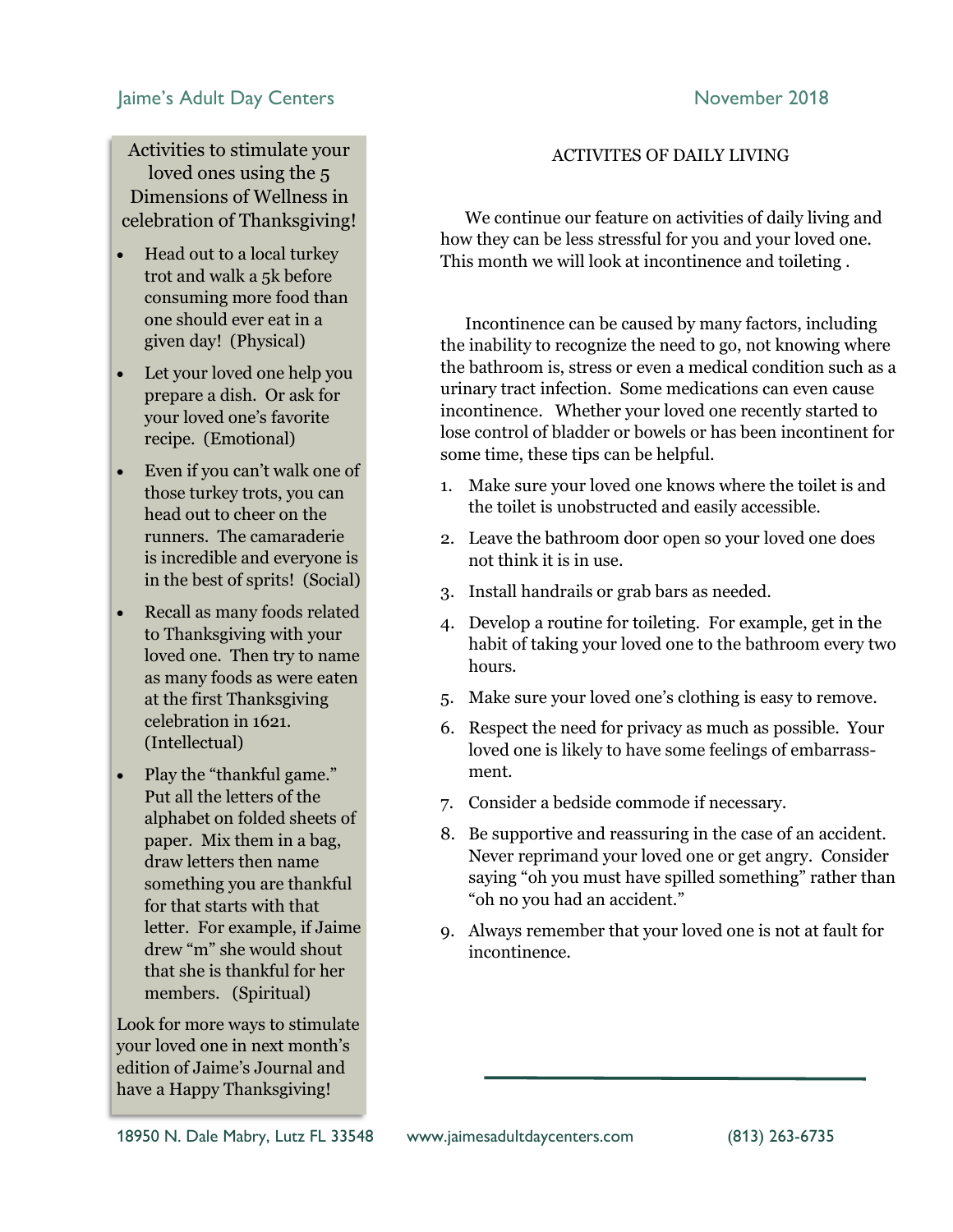#### Jaime's Adult Day Centers **November 2018**



#### TURKEY FUN FACTS

- Wild turkeys can fly short distances at 40—50 mph—WOW!
- Turkeys can run up to 12 mph.
- Turkeys can also swim perhaps they were our original tri-athletes!
- During mating season, male turkeys strut their stuff in unison in front of the females. But only the most dominant alpha males—about 6 out of 170—are allowed to mate.
- Studies show that females prefer males with long snoods. Who studies this stuff?
- An adult gobbler (male turkey) has sharp spurs on his legs for fighting.
- The color of a turkey's face and neck will change depending on its mood.
- And last but not least—a turkey's gender can be determined by its droppings—the males' is spiral shaped while the females' is shaped like a "J."

#### Caregiver's Corner

#### **HOLIDAY SURVIVAL TIPS**

**While the holidays are supposed to be fun-filled and exciting, they can also be stressful for people with dementia and those caring for them. Here are some tips to keep the upcoming holidays full of JOY! (We gave these tips in last year's November** 

#### **edition of Jaime's Journal but they are worth repeating!)**

**\*** Have a quiet room/area planned for your loved one with dementia if he/she needs to "escape" the hustle and bustle. Remember large gatherings can be very intimidating even to the person who used to love hosting large dinners and parties.

**\*** Try to follow your loved one's normal daily routine. For example, if your loved one takes a nap at a certain time, make sure to allow that - even if it interrupts dinner!

**\*** Discuss your loved one's condition with family and friends so they know what to expect.

- \* Be patient and flexible.
- \* Include your loved one in conversation but avoid phrases like "don't you remember?"

\* Don't make too many holiday commitments. As a caregiver, you may already be overwhelmed and the stress of having to do too much may be, well, too much for you and your loved one.

**\*** Take care of yourself!!